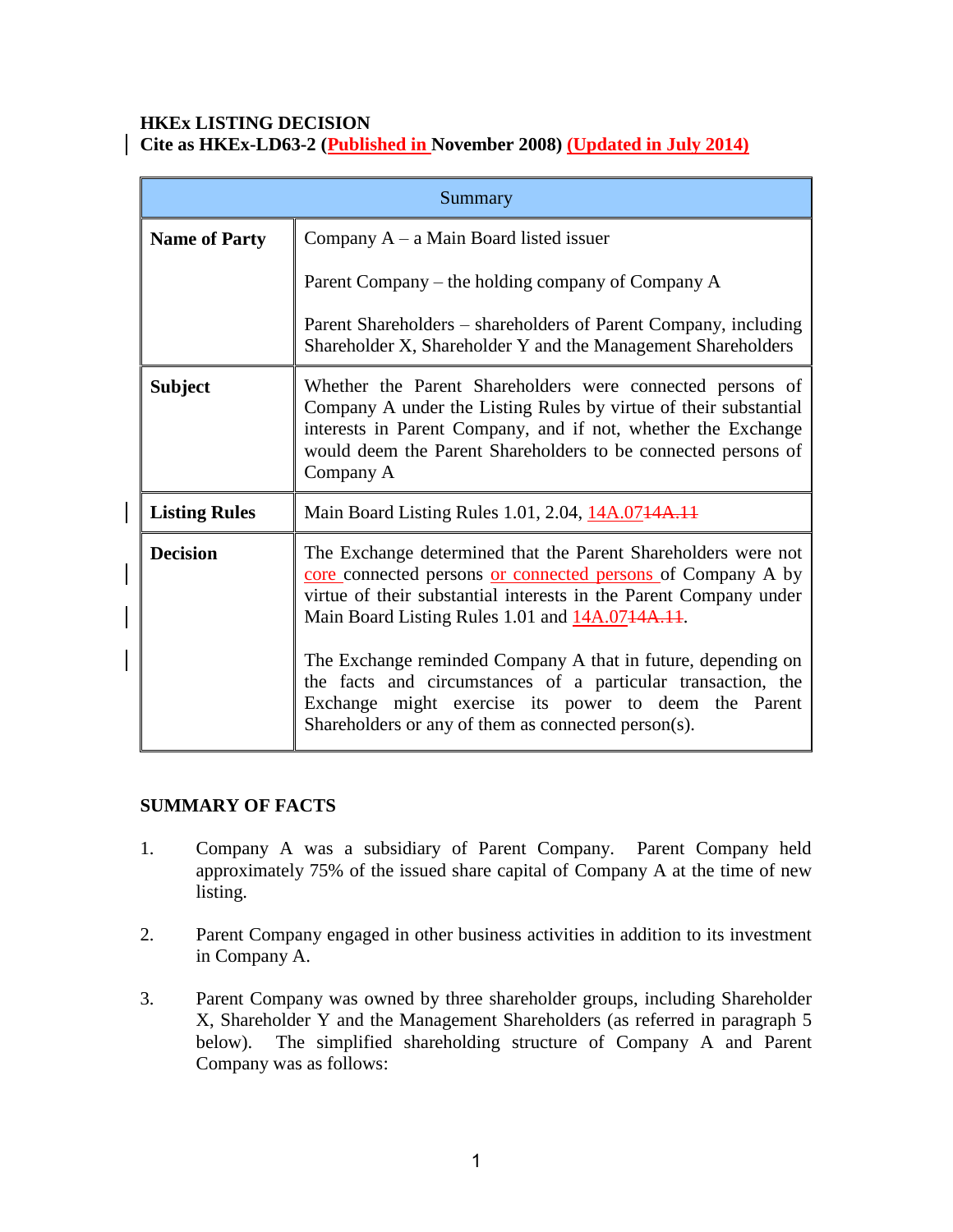

*\* including interest held by wholly owned subsidiaries of Shareholder X/Y* 

- 4. Shareholder X and Shareholder Y were the major corporate shareholders of Parent Company. Each of Shareholder X and Shareholder Y was a separate entity with its own business activities and its securities were listed on an overseas stock exchange.
- 5. The Management Shareholders comprised 4 individuals (including Mr. A and Mr. B) who were founders and members of the management of Parent Company. Mr. A and Mr. B were also directors of Company A.
- 6. The Parent Shareholders had entered into a shareholders' agreement (the "**Shareholders' Agreement**") before listing of Company A which governed relationship of these shareholders in respect of Parent Company.
- 7. Based on the shareholding structure of Parent Company and the terms of the Shareholders' Agreement, each of the three groups of Parent Shareholders was in a position to exert influence over Parent Company through approval/veto rights on significant matters relating to Parent Company and its subsidiaries, but none of them had control over Parent Company.
- 8. As Company A was not a party to the Shareholders' Agreement, the arrangements among the Parent Shareholders in terms of approval/veto rights on significant matters relating to Company A (being a subsidiary of Parent Company) under the Shareholders' Agreement were not binding on Company A and its board. Neither Company A nor its board had any obligation to ensure the implementation of the Shareholders' Agreement.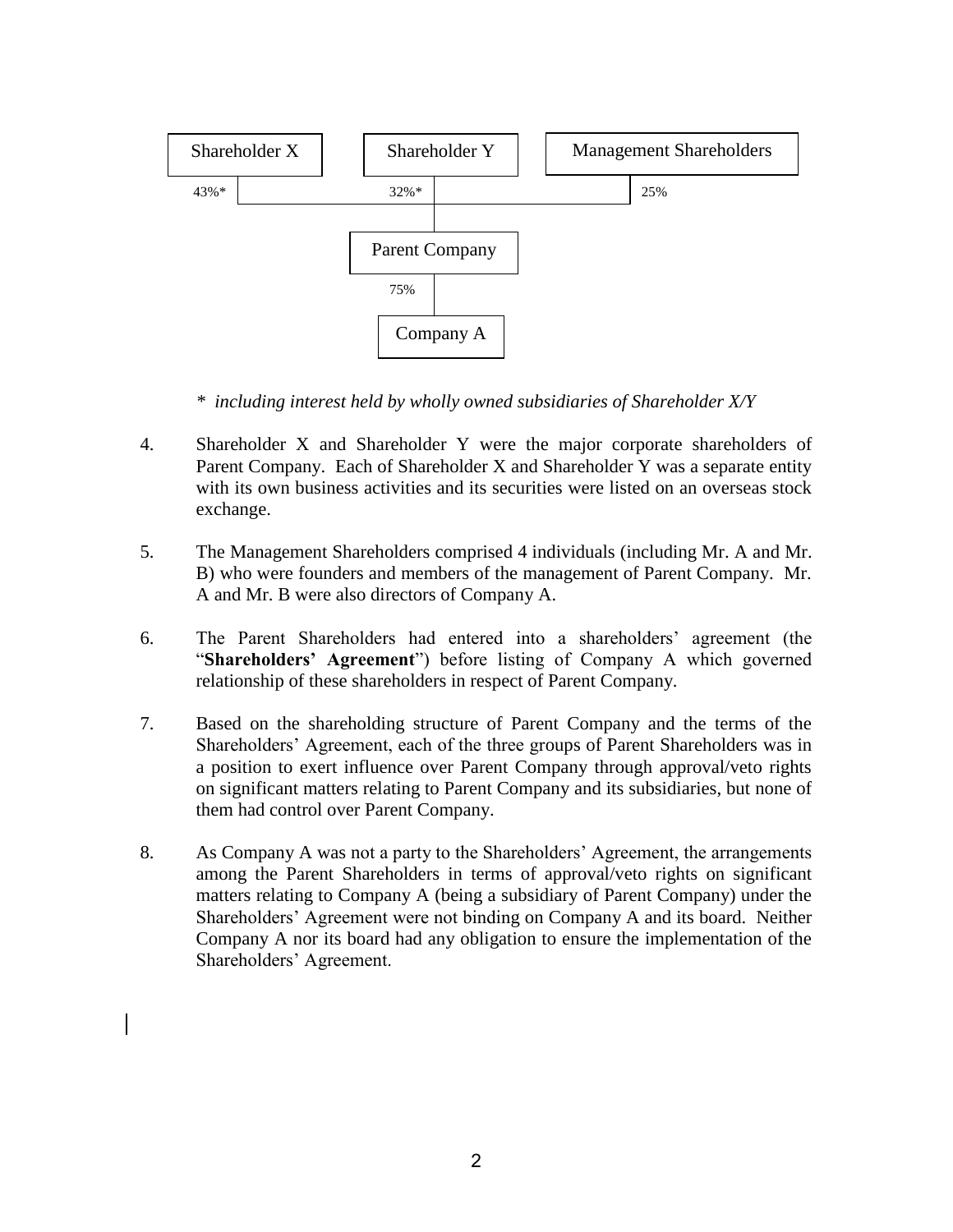#### **THE ISSUE RAISED FOR CONSIDERATION**

9. Whether the Parent Shareholders were connected persons of Company A under the Listing Rules by virtue of their substantial interests in Parent Company; and if not, whether the Exchange would deem the Parent Shareholders to be connected persons of Company A.

# **APPLICABLE LISTING RULE OR PRINCIPLE**

10. Main Board Listing Rule 1.01 defines, among others, the terms "close associate", "substantial shareholder" and "core connected person" as follows:

- "close associate" (b) in relation to a company means:
	- …
	- (i) any other company which is its subsidiary or holding company or  $\frac{1}{18}$  a fellow subsidiary of any such its holding company;
	- …
	- (iv) any other company or one in the equity capital of which the company, its subsidiary or holding company, a fellow subsidiary of its holding company,  $\dots \text{if}$ and/or such other company or companies taken together are directly or indirectly interested so as to exercise or control the exercise of 30% (or any such other amount as may from time to time be specified in the Takeovers Code as being the level for triggering a mandatory general offer) or more of the voting power at general meetings, or to control the composition of a majority of the board of directors and any subsidiary of this other company;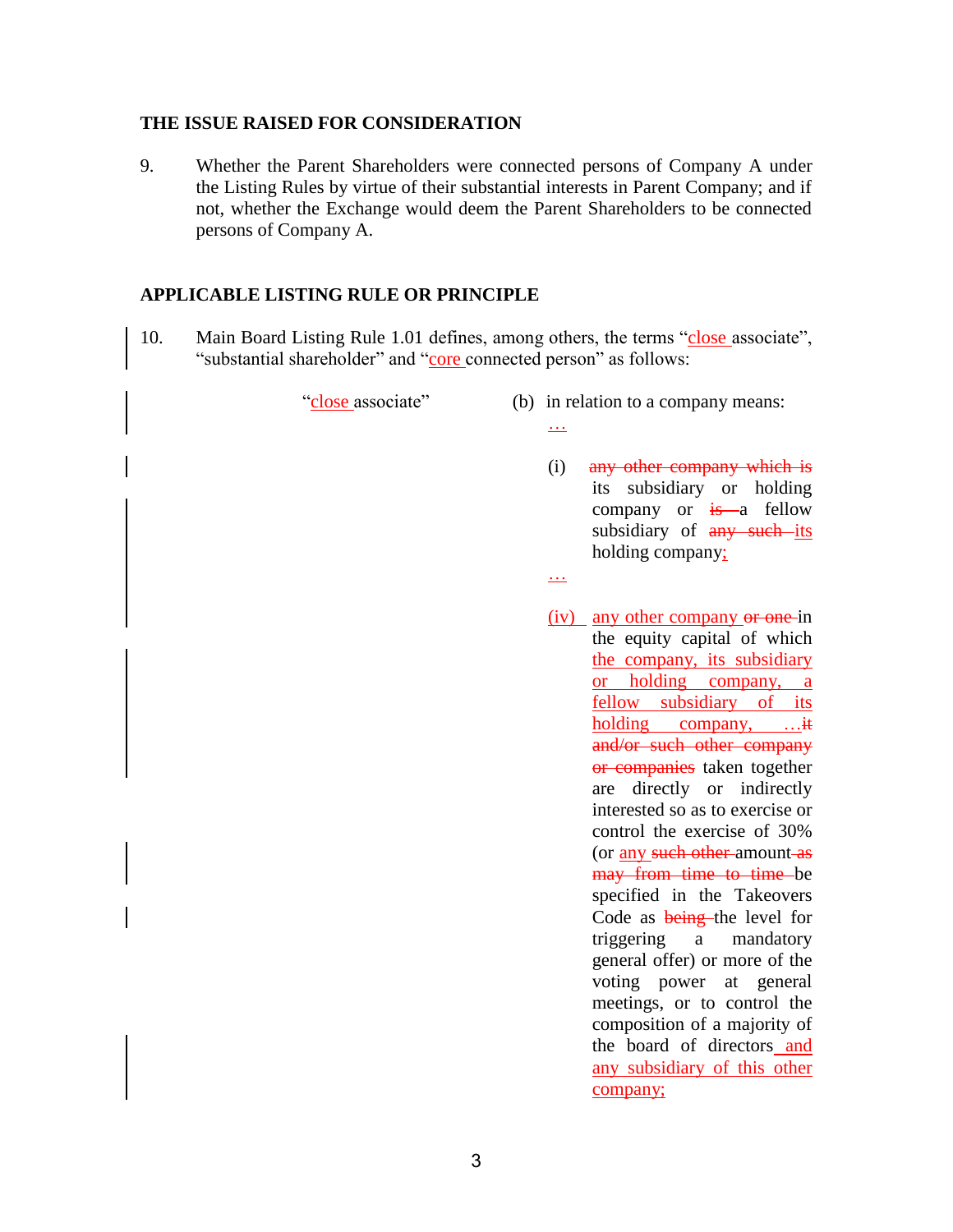"substantial shareholder" in relation to a company means a person … who is entitled to exercise, or control the exercise of, 10% or more of the voting power at any general meeting of the company …

…

- "core connected person" (a) for in relation to a company ..., means "a director, chief executive or substantial shareholder of such the company or any of its subsidiaries or an close associate of any of them, and *…*
- 11. Main Board Listing Rule 14A.07 <del>14A.11</del> provides that for the purposes of Chapter 14A, the definition of a "connected person" is includes:

…

- (1) a director, chief executive or substantial shareholder of the listed issuer or any of its subsidiaries;
- (4) any associate of any of the above  $\alpha$ -persons... referred to in rules 14A.11(1), (2) or (3). … In this Chapter, an "associate" of a person referred to in rules 14A.11(1), (2) or (3) includes the following additional persons:-
- (a) any person or entity with whom a person referred to in rules  $14A.11(1)$ ,  $(2)$  or  $(3)$  has entered, or proposes to enter, into any agreement, arrangement, understanding or undertaking, whether formal or informal and whether express or implied, with respect to the transaction which is such that, in the opinion of the Exchange, that person or entity should be considered a connected person;
- (b) any person cohabiting as a spouse with, and any child, stepchild, parent, … of a person referred to in rules 14A.11(1),  $(2)$  or  $(3)$ ; and
- $(e)$  a father-in-law, mother-in-law, ... of a person referred to in referred to in rules  $14A.11(1)$ ,  $(2)$  or  $(3)$  whose association with the persons referred to in rules  $14A.11(1)$ ,  $(2)$  or  $(3)$  is such that ...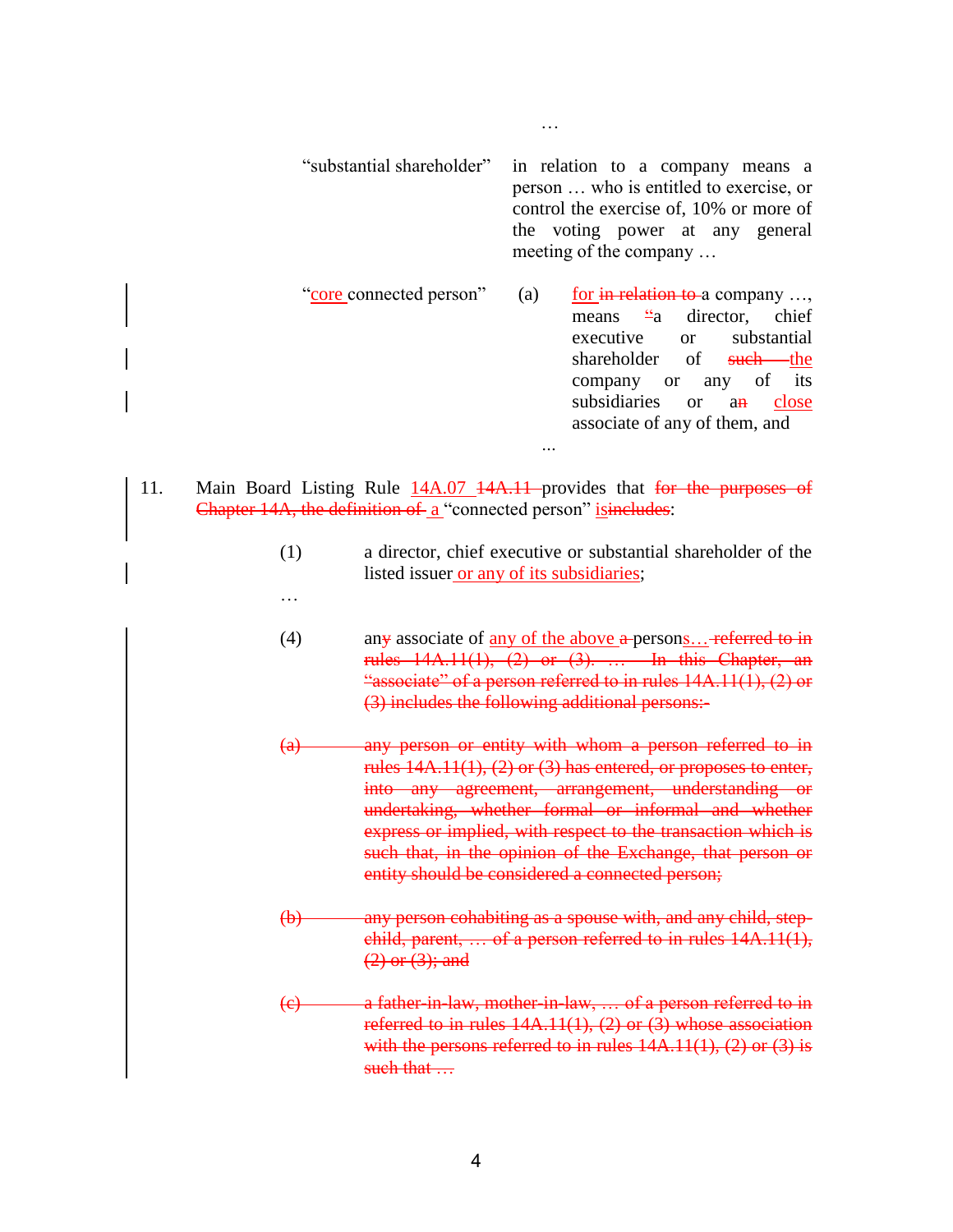## **ANALYSIS**

- 12. The general definition of "core connected person" is contained in Rule 1.01. For the purposes of the connected transaction rules, the definition of "connected person" is set out in extended by Rules 14A.07 to 14A.2214A.11 and 14A.12.
- 13. In the present case, Parent Company was a substantial shareholder, and therefore a core connected person and a connected person, of Company A under Rules 1.01 and  $14A.0714A.11$  by virtue of its 75% equity interest in Company A.

Whether the Parent Shareholders were connected persons of Company A under the Listing Rules by virtue their substantial interests in Parent Company

- 14. When determining whether the Parent Shareholders were core connected persons or connected persons of Company A under Rules 1.01 and 14A.07 14A.11 by virtue of their substantial interests in Parent Company, the Exchange had considered whether the Parent Shareholders were (i) substantial shareholders of Company A or (ii) associates of Parent Company under the Listing Rules. In this regard, the facts of the case indicated that:
	- None of the Parent Shareholders had control over Parent Company. Accordingly, no individual Parent Shareholder was able to exercise or control the exercise of 10% or more of the voting power at any general meeting of Company A even though such person's indirect interest in Company A through Parent Company was more than 10%. The Parent Shareholders did not fall under the definition of "substantial shareholder" set out in Rule 1.01 in respect of Company A.
	- None of the Parent Shareholders were close associates or associates of Parent Company pursuant to the definition of "associate" under Rules 1.01 and 14A.12 to 14A.1514A.11(4). In particular, there was no evidence suggesting that Parent Company was a subsidiary of any Parent Shareholder.

Based on the facts presented, none of the Parent Shareholders were connected persons of Company A under Rules 1.01 and 14A.0714A.11 by virtue of their substantial interests in Parent Company.

15. Notwithstanding the above and for the avoidance of doubt, Mr. A and Mr. B were core connected persons or connected persons of Company A under Rules 1.01 and 14A.0714A.11 by virtue of their positions as directors of Company A.

Whether the Exchange would deem the Parent Shareholders to be connected persons of Company A because of their substantial interests in Parent Company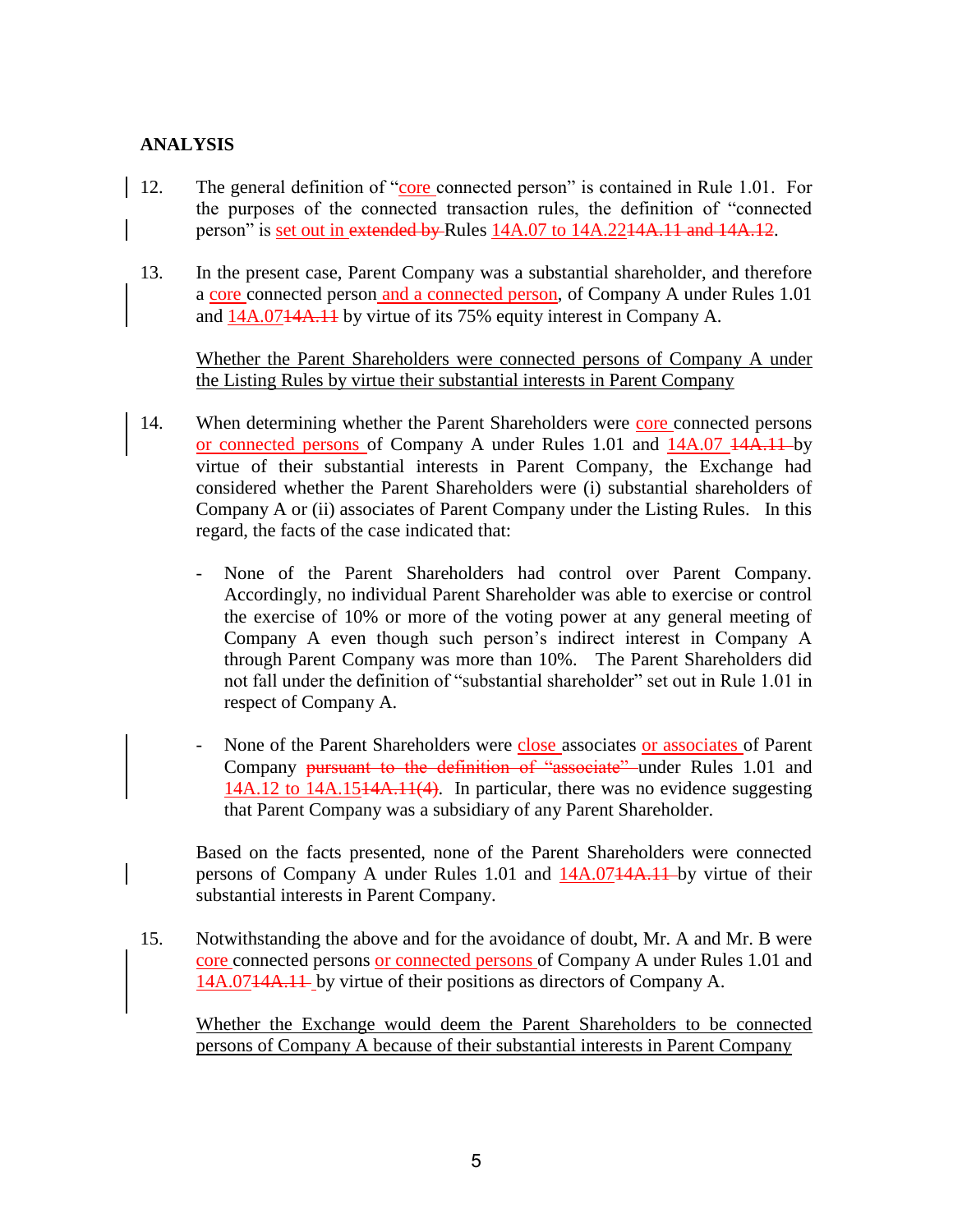- 16. Rule 2.04 provides that the Listing Rules are not exhaustive and that the Exchange has discretion to, among others, modify the existing requirements under the Listing Rules and impose additional requirements as it considers appropriate. The Exchange will have regard to all of the relevant facts and circumstances of the case in its determination of whether to exercise its discretion under Rule 2.04. In circumstances where the definition of "connected person" is technically inapplicable to a particular person/entity due to certain specific arrangements, the Exchange will look at the substance of the arrangements and consider whether thy have been structured to circumvent the spirit and intent of the rules. In such circumstances, it may be appropriate to "deem" such person/entity as connected person under Rule 2.04.
- 17. In the present case, should the Parent Shareholders hold shares in Company A directly instead of through Parent Company, Shareholder X and Shareholder Y would be substantial shareholders of Company A under Rule 1.01. There was a question of whether the structure of Parent Company was a means to circumvent the Listing Rules, and if yes, it would be necessary to "look through" the structure of Parent Company and deem the Parent Shareholders as connected persons of Company A. In making the determination, the Exchange had taken into account the following factors:
	- Parent Company had a number of business activities and it was not a single purpose undertaking established for the sole and dominant purpose of holding its investment in Company A.
	- Other than their interests in Parent Company, the three groups of Parent Shareholders were independent from each other. The Shareholders' Agreement governed the relationship of the Parent Shareholders in respect of Parent Company and the approval/veto rights of the Parent Shareholders on certain significant matters concerning the Parent Company and its subsidiaries (including Company A). While each group of Parent Shareholders was able to exert influence over the Parent Company through its approval/veto rights under the Shareholders' Agreement, there was no evidence indicating that the Parent Shareholders must act together or in the same direction in respect of matters relating to Company A.
- 18. Based on the facts of the case, there were no suggestions that the structure of Parent Company and the Shareholders' Agreement were designed to circumvent the Listing Rules. The Exchange considered that the then relationship among the Parent Shareholders was not sufficient to warrant the Exchange exercising its power to deem the Parent Shareholders as connected persons of Company A.
- 19. Notwithstanding the above, the Exchange noted that minority shareholders of Company A could be potentially disadvantaged if the Parent Shareholders were to act together and cause Company A to enter into transactions with either one of them which minority shareholders might have been minded to vote against if they